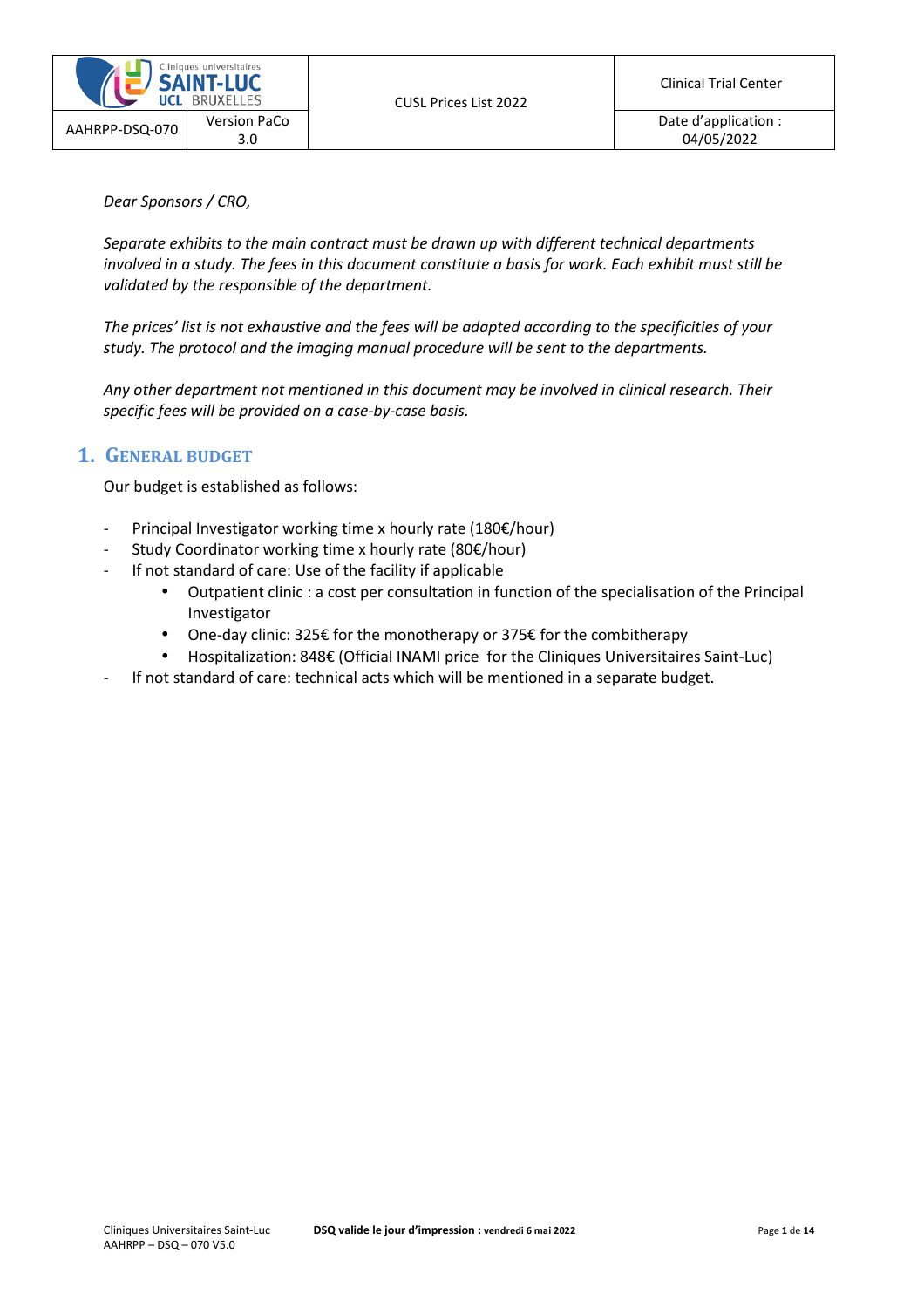## **2. BUDGET OF TECHNICAL DEPARTMENTS**

## **2.1. Pharmacy**

| * = mandatory fields                                                                                        | Frequency                          | <b>Transfer</b><br>study    | Non-<br>transfer<br>study             | Non-<br>transfer<br>study with<br>preparation | <b>Device</b>                      |
|-------------------------------------------------------------------------------------------------------------|------------------------------------|-----------------------------|---------------------------------------|-----------------------------------------------|------------------------------------|
|                                                                                                             |                                    | (€ HTVA)                    | (€ HTVA)                              | (€ HTVA)                                      | (€ HTVA)                           |
| <b>FIXED COSTS*</b>                                                                                         |                                    |                             |                                       |                                               |                                    |
| Administrative cost incl SIV and COV                                                                        | per study :1                       | 500€                        | 700€                                  | 1000€                                         | 550€                               |
| Administrative cost (study not started, signed<br>agreement, without SIV)                                   | if applicable                      | 250€                        | 400€                                  | 400€                                          | 300€                               |
| <b>Archiving 20 years</b>                                                                                   | per study :1                       | 100€<br>200€ > 2<br>binders | 100€<br>$200 \epsilon > 2$<br>binders | 100€<br>$200 \epsilon > 2$<br>binders         | 100€<br>$200 \epsilon > 2$ binders |
| <b>Audit</b>                                                                                                | / h of<br>pharmacist               | 120€                        | 120€                                  | 120€                                          | 120€                               |
|                                                                                                             | <b>ANNUAL FEES*</b>                |                             |                                       |                                               |                                    |
| Maintenance (work/follow-up of the Pharmacist in<br>the cause of the Study: CRA, monitoring visits,<br>etc) | from first<br>reception /<br>month | 30€                         | 35€                                   | 45€                                           | 35€                                |
| Storage fee room temperature<br>(volume <= 2x40x60x30cm)                                                    | / month                            |                             | 30€                                   | 30€                                           |                                    |
| Storage fee (fridge or freezer)<br>$(volume < = 2x40x60x30cm)$                                              | / month                            | $\overline{\phantom{a}}$    | 35€                                   | 35€                                           |                                    |
| Additional fee if volume > 2x (40x60x30)                                                                    | / month                            |                             | 10€                                   | 10€                                           |                                    |
| Additional fee if volume $> 2x$ (40x60x30) and<br>fridge                                                    | / month                            |                             | 20€                                   | 20€                                           |                                    |
| <b>VARIABLE COSTS*</b>                                                                                      |                                    |                             |                                       |                                               |                                    |
| Reception fee : IMP at room temperature                                                                     | / shipment                         | 50€                         | 50€                                   | 50€                                           | 100 € (first reception)<br>/50€    |
| Reception fee : fridge T° or congelation                                                                    | / shipment                         | 60€                         | 60€                                   | 60€                                           |                                    |
| Return of recycling boxes (per study)                                                                       | per study:1                        | 150€                        | 150€                                  | 150€                                          | 150€                               |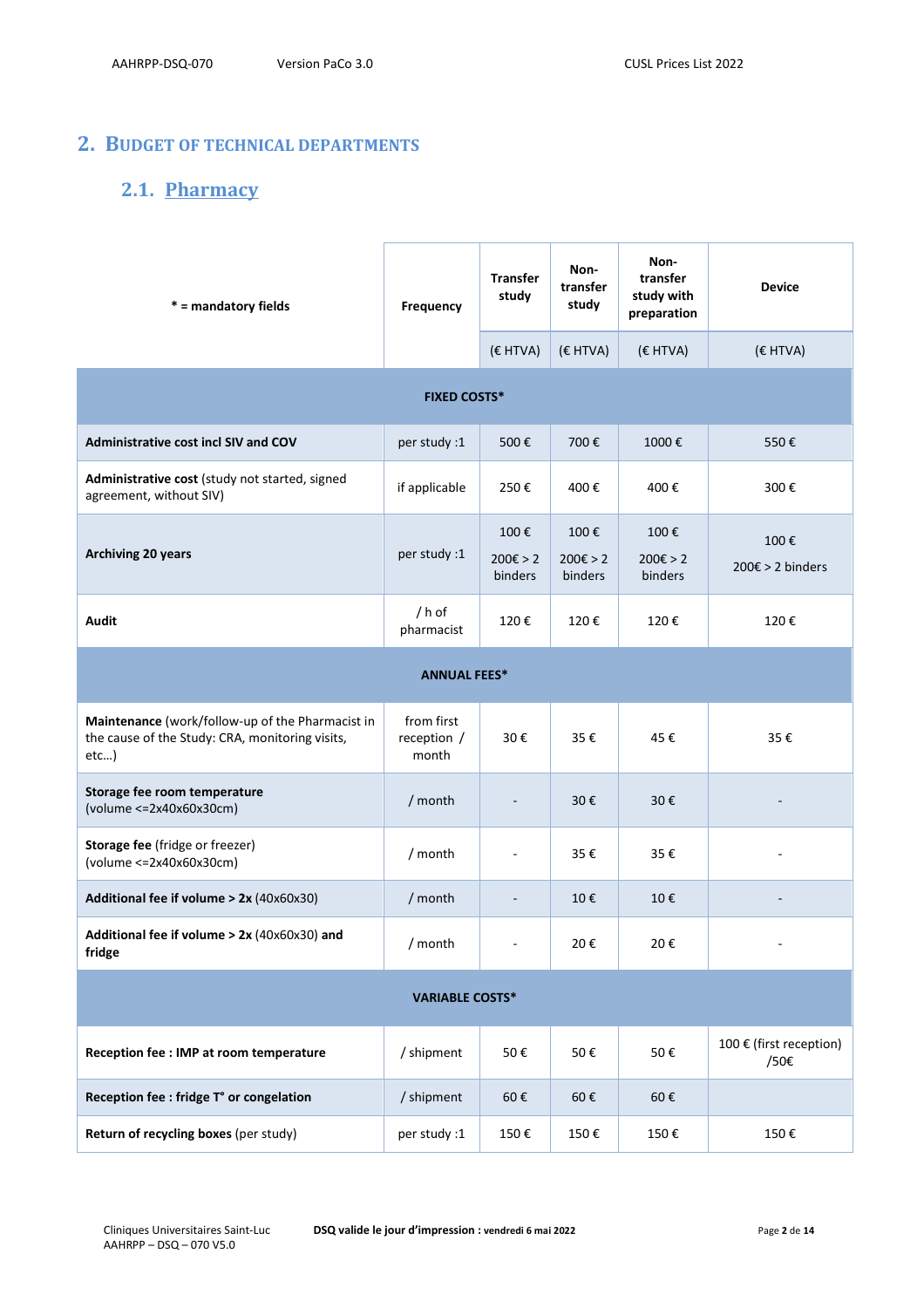| <b>Global Dispensation</b>                                                                                                                         | dispensation                        | 20€                                               |      |                               | 20€  |
|----------------------------------------------------------------------------------------------------------------------------------------------------|-------------------------------------|---------------------------------------------------|------|-------------------------------|------|
| <b>IMP Nominative Dispensation</b>                                                                                                                 | /dispensation<br>and log            |                                                   | 30€  | incl in<br>preparation<br>fee |      |
| Special handling (special procedure for<br>dispensation, blinding, repackaging)                                                                    | /dispensation                       | 10€                                               | 10€  | 10€                           | 10€  |
| <b>Standard arm per os: Nominative Dispensation</b>                                                                                                | /dispensation<br>and log            |                                                   | 10€  | 10€                           | 10€  |
| <b>Co-medication Nominative dispensation</b>                                                                                                       | /dispensation<br>and log            |                                                   | 10€  | 10€                           | 10€  |
|                                                                                                                                                    | FEES IF PREPARATION AT THE PHARMACY |                                                   |      |                               |      |
| IMP preparation (incl diluent, sterile preparation<br>in the clean room, necessary equipments for the<br>operating staff and accountability log)   | / preparation                       |                                                   |      | 90€                           |      |
| <b>Preparation of ATMP</b>                                                                                                                         |                                     |                                                   |      | 200€                          |      |
| <b>Standard arm preparation (INAMI)</b><br>(incl diluent and acccountability)                                                                      | / preparation                       |                                                   |      | 10€                           |      |
| Special material (filters, needleless system,<br>administration material, )                                                                        | / preparation                       |                                                   |      | delivered or<br>invoiced      |      |
|                                                                                                                                                    | <b>FEE IF APPLICABLE</b>            |                                                   |      |                               |      |
| Randomization                                                                                                                                      | per study :1                        | 60€                                               | 60€  | 60€                           | 60€  |
| Accountability, return in IWRS / eCRF                                                                                                              | Per patient                         | 50€                                               | 50€  | 50€                           | 50€  |
| Order: IMP / co-medication/material ordered by<br>pharmacy (not delivered by sponsor)                                                              | per unit                            |                                                   |      |                               |      |
| NB: please provide the list of co-medications<br>requested (please note that the oncology team is<br>asking for the the anti-emetic reimbursement) |                                     | price (ambulatory) + 10% (max 5 $\epsilon$ /unit) |      |                               |      |
| Emla (in case of paediatric studies)                                                                                                               | 5,52 € per<br>unit                  |                                                   |      |                               |      |
| Urine pregnancy test (if not provided by the<br>sponsor)                                                                                           | 10 € per unit                       |                                                   |      |                               |      |
| Non automatic resupply: Order: IMP/co-<br>medication/material ordered by pharmacy and<br>delivered by sponsor (request)                            | per study :1                        | 150€                                              | 150€ | 150€                          | 150€ |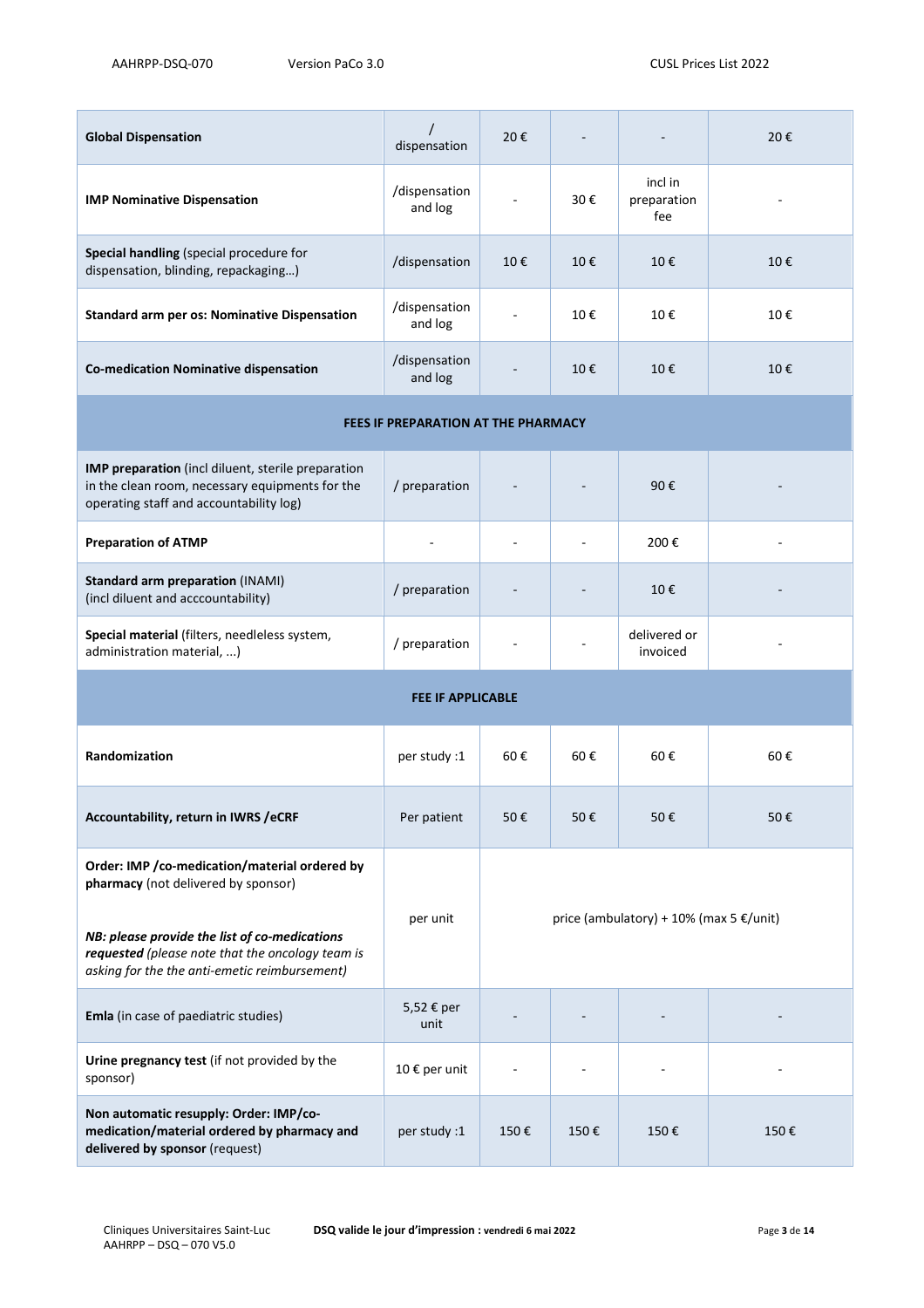| <b>Re-labelling</b>                                                                                                                              | 30 <sub>min</sub> | 50€  | 50€            | 50€  | 75€            |
|--------------------------------------------------------------------------------------------------------------------------------------------------|-------------------|------|----------------|------|----------------|
| <b>Duty call</b> (return of the Pharmacist outside of the<br>working hours: Monday to Friday 8H-17H)                                             | / duty call       | 300€ | 300 $\epsilon$ | 300€ | 300€           |
| Storage of used/expired or returned medication<br>and material (if more than 6 month at the<br>pharmacy before return to sponsor or destruction) | per case          | 100€ | 100€           | 100€ | NA.            |
| Destruction fee *                                                                                                                                | per year          | 300€ | 300 $\epsilon$ | 300€ | 300€           |
| <b>Return to sponsor</b> (exl cost for transport):<br>used and unused IMP/non-IMP (per study) *                                                  | per study :1      | 150€ | 150€           | 150€ | 150€           |
| <b>Remote Monitoring</b>                                                                                                                         | / 30 minutes      | 125€ | 125€           | 125€ | 125 $\epsilon$ |

### **Mention***:* 901E study number *(will be provided at each study)*

The exhibit must be signed by Mrs D. Wouters, Head of Pharmacy department. In case of absence, the exhibit can be signed by Mrs Stéphanie Quennery.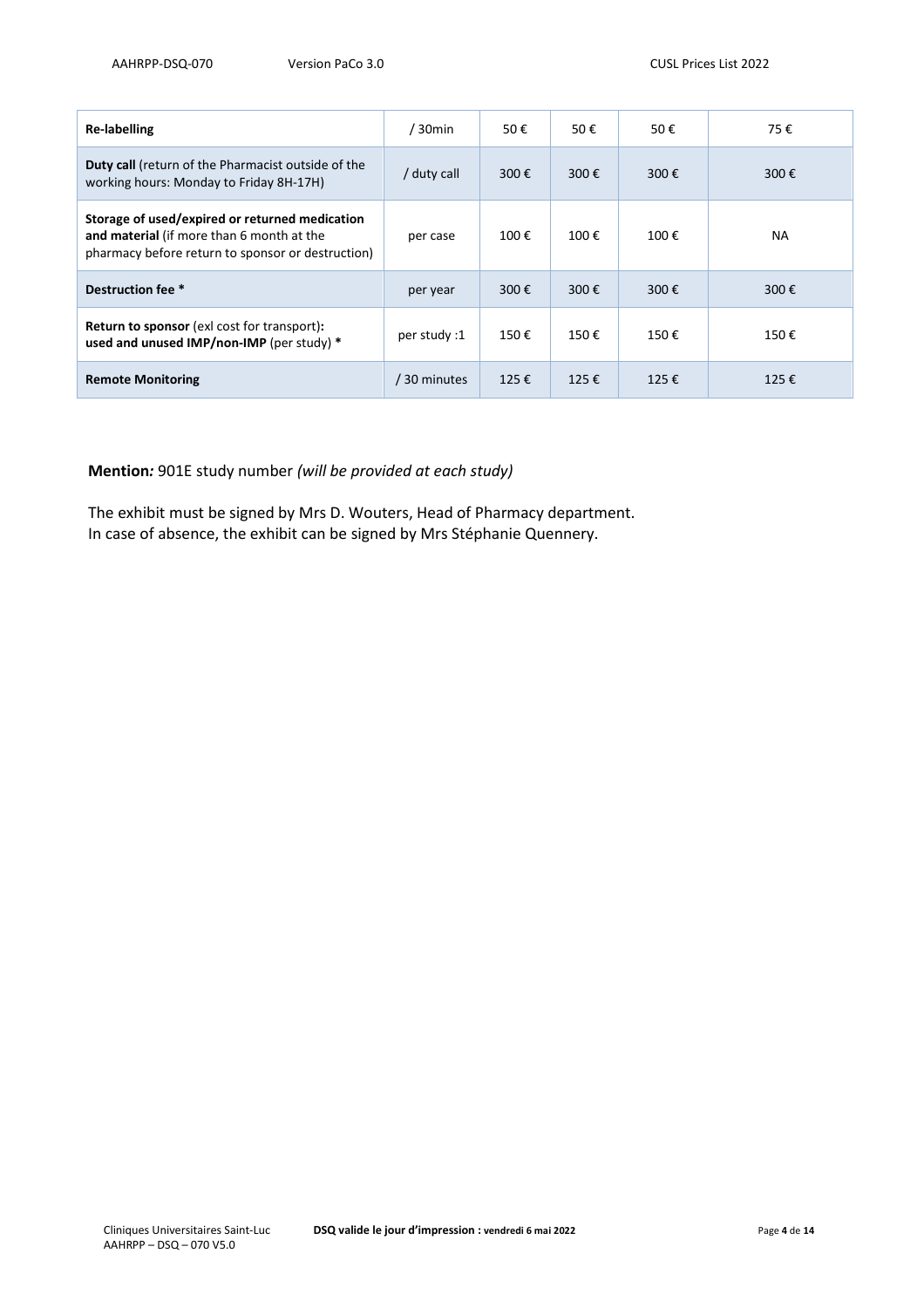## **2.2. Radiology**

|                                                                                                                                                                                                                                                          | <b>Frequency</b>            | <b>COSTS</b>   |
|----------------------------------------------------------------------------------------------------------------------------------------------------------------------------------------------------------------------------------------------------------|-----------------------------|----------------|
|                                                                                                                                                                                                                                                          |                             | (€ HTVA)       |
| RADIOLOGY START-UP FEES AND ADDITIONAL COSTS FOR COMMERCIAL STUDIES                                                                                                                                                                                      |                             |                |
| Start-up fees (study without OR with central reader). After contract signature, the<br>Radiology Department will draw up an invoice for start-up fees to the attention of<br>the Sponsor.                                                                |                             | 350 € or 600 € |
| Additional cost if Phantom/Test to send for qualification                                                                                                                                                                                                |                             | 400€           |
| Additional cost if Phantom/Test to resend during study for parameters<br>modification OR modification of central reader during the study OR<br>implementation of a central reader during the study WITH parameters<br>modification                       |                             | 400€           |
| Additional cost if Phantom/Test to resend during study for verification of<br>parameters and calibration OR modification of central reader during the study OR<br>implementation of a central reader during the study WITHOUT parameters<br>modification |                             | 200€           |
| Additional cost if sponsor ask to upload image of other CT/MRI/X ray exam<br>(example: pre-study exam, routine exam, not performed for the study )                                                                                                       | per upload                  | 50€            |
| Additional cost if set up by the referent radiologist before start of study                                                                                                                                                                              | Radiologist<br>fee per hour | 150€           |
| RADIOLOGY FEES FOR EXAMINATIONS FOR COMMERCIAL ONCOLOGIC STUDIES                                                                                                                                                                                         |                             |                |
| CT brain/neck/chest/abdomen/pelvis/bone/other site with IV contrast NON SOC                                                                                                                                                                              |                             | 599€           |
| CT brain/neck/chest/abdomen/pelvis/bone/other site without IV contrast NON<br><b>SOC</b>                                                                                                                                                                 |                             | 499€           |
| CT brain/neck/chest/abdomen/pelvis/bone/other site with or without IV contrast<br>SOC                                                                                                                                                                    |                             | 158€           |
| MRI brain/neck/abdomen/pelvis/bone/soft tissue/bone narrow/whole<br>body/other                                                                                                                                                                           |                             | 599€           |
| Fee for tumor measurement done by radiologist                                                                                                                                                                                                            | per exam                    | 150€           |
| Chest X ray                                                                                                                                                                                                                                              |                             | 58,43€         |
| Localized bone Xray if visible lesion at bonescan (scintigraphy in Nuclear<br>Department)                                                                                                                                                                |                             | 70,78€         |
| Fee included examination, institutional overhead and radiology data management. Valid with our standard acquisition parameters.                                                                                                                          |                             |                |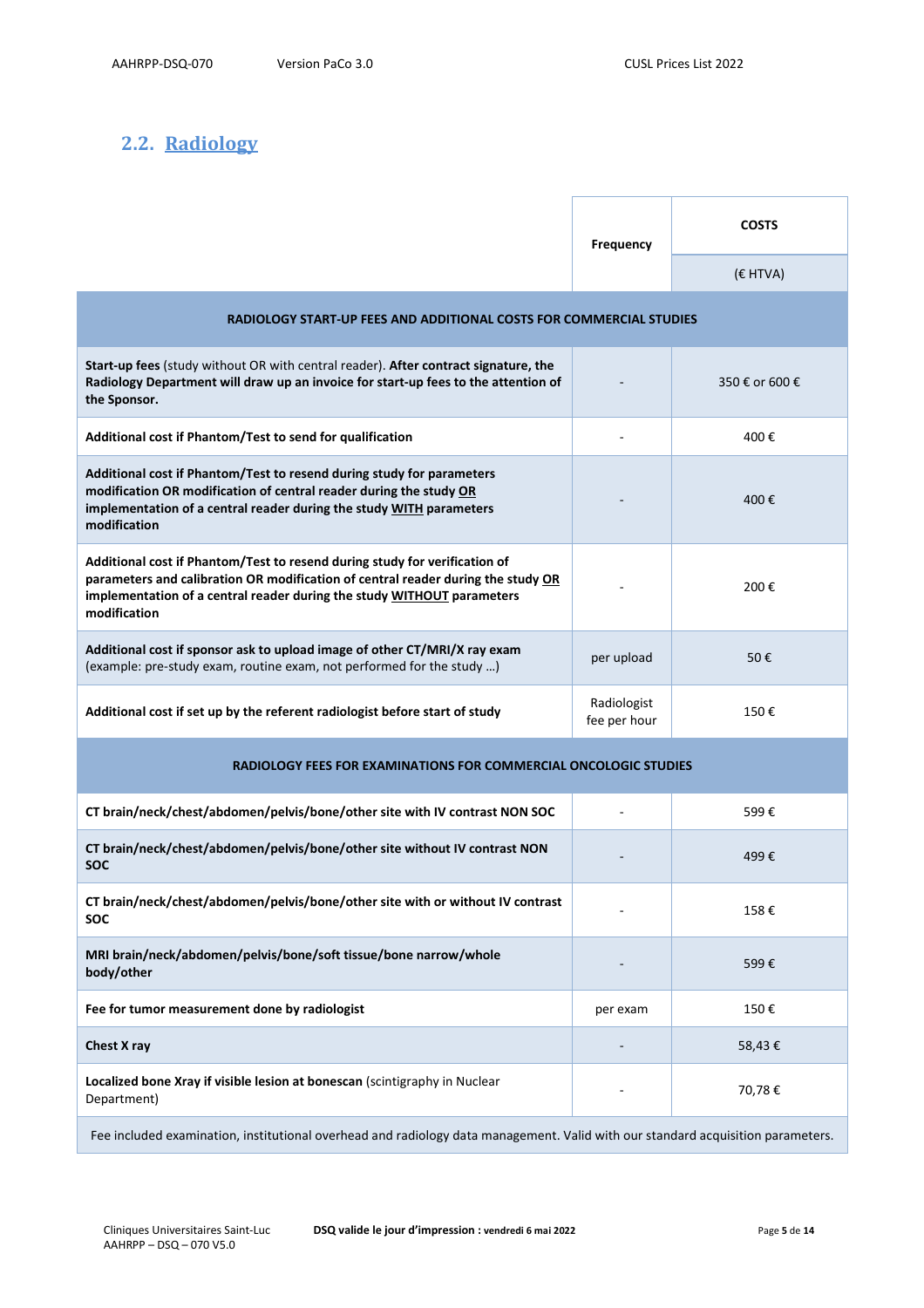| RADIOLOGY FEES FOR TUMOR BIOPSY PERFORMED IN RADIOLOGY DPT FOR COMMERCIAL ONCOLOGIC STUDIES                               |                          |         |
|---------------------------------------------------------------------------------------------------------------------------|--------------------------|---------|
| <b>Liver/deep node biopsy</b> (with US)                                                                                   | $\overline{\phantom{a}}$ | 747,83€ |
| Liver/deep node biopsy (with CT scan)                                                                                     | -                        | 776,24€ |
| <b>Breast biopsy (Microbiopsy with US)</b>                                                                                |                          | 494,33€ |
| <b>Breast biopsy (Macrobiopsy with stereotaxy)</b>                                                                        | ٠                        | 906,07€ |
| <b>Breast biopsy (punch)</b>                                                                                              |                          | 436,48€ |
| <b>Pulmonary biopsy (with CT scan)</b>                                                                                    | ۰                        | 751,42€ |
| <b>Bone biopsy</b> (with CT scan)                                                                                         |                          | 863,70€ |
| <b>Soft tissue biopsy</b> (with CT scan)                                                                                  | ٠                        | 688,25€ |
| Node/Cutaneous biopsy with US (if not possible in dermatology department)                                                 |                          | 526,66€ |
| Fee included examination (US or CT scan + biopsy), institutional overhead, material (needle ), medication, radiology data |                          |         |

#### **RADIOLOGY FEES FOR TUMOR BIOPSY PERFORMED IN RADIOLOGY DPT FOR COMMERCIAL ONCOLOGIC STUDIES**

These fees are given for information and are not final.

For each new study, a budget will be established by the radiology coordinators according to the protocol and vendor requests. This budget will be submitted for approval before being finalized.

management and interventional radiologist fees.

The exhibit must be signed by Mrs Muriel De Cooman or Mrs Valérie Rosseels.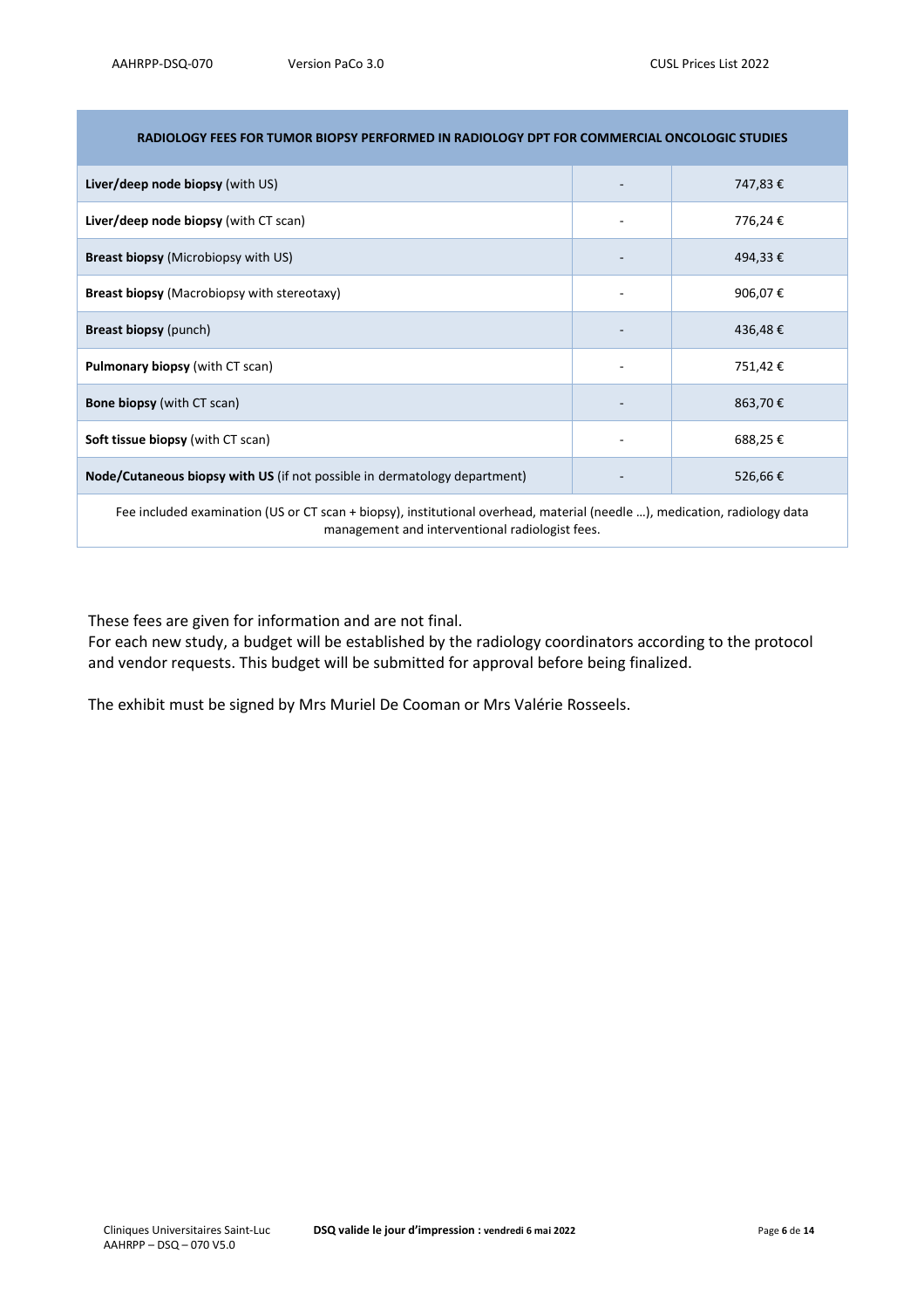## **2.3. Laboratory**

|              | Frequency | <b>COSTS</b> |
|--------------|-----------|--------------|
|              |           | (€ HTVA)     |
|              |           |              |
| Start-up fee | once      | 500€         |

**Laboratory fees**: please contact Mrs Wasmine Soumaya → soumaya.wasmine@uclouvain.be

**Mention**: Invoice number – 865E

The exhibit must be signed by Prof. Damien Gruson, Head of Laboratory Department. In case of absence, the exhibit can be signed by Prof. Vincent Haufroid.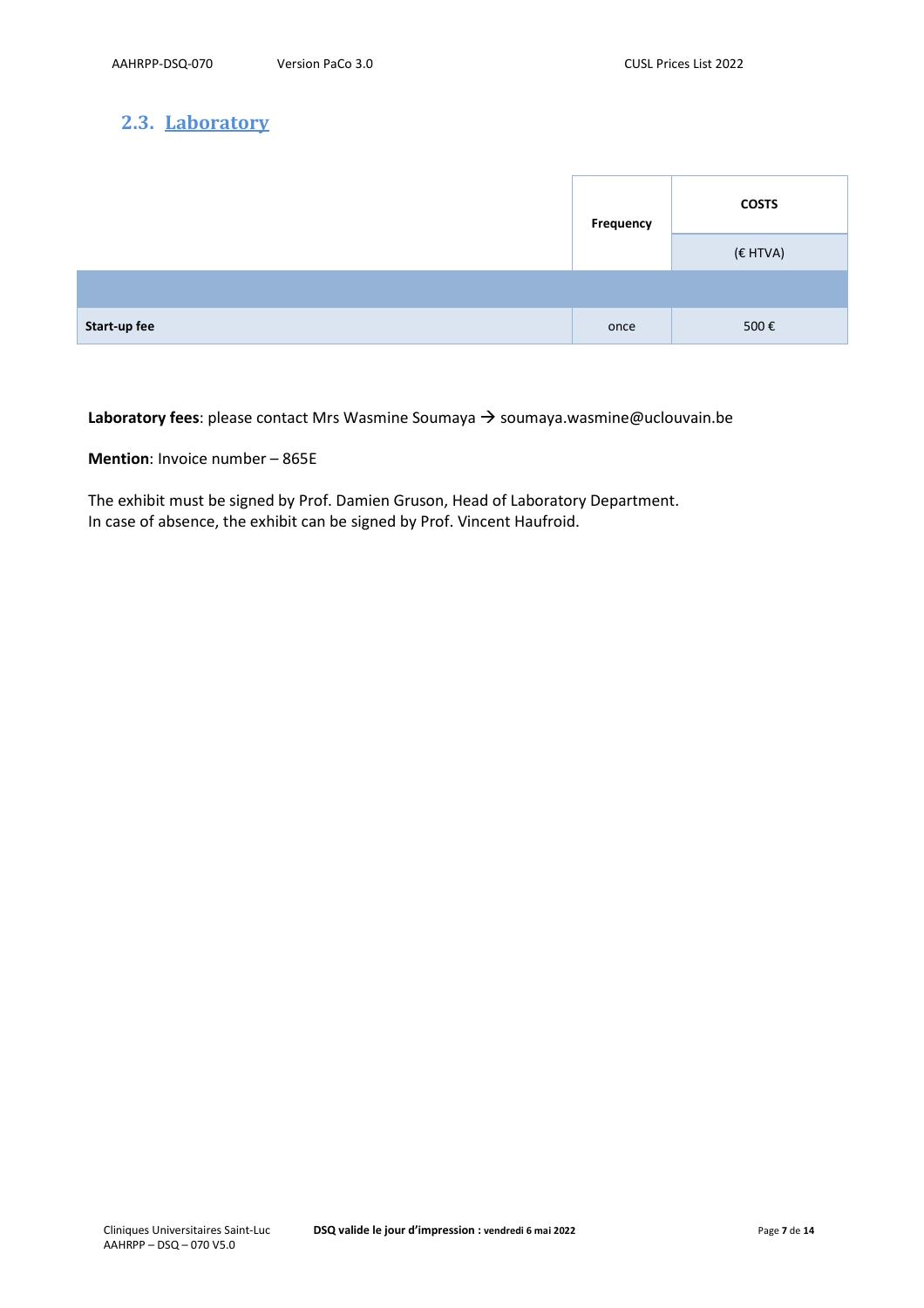## **2.4. Nuclear Medicine**

|                                                                                              | Frequency                | <b>COSTS</b> |
|----------------------------------------------------------------------------------------------|--------------------------|--------------|
|                                                                                              |                          | $(E$ HTVA)   |
|                                                                                              |                          |              |
| Start-up fee (Excluding technical procedures; e.g.phantom)                                   |                          | 250€         |
| <b>MUGA</b>                                                                                  | $\overline{\phantom{a}}$ | 450€         |
| <b>Bone scan</b>                                                                             | $\overline{\phantom{0}}$ | 450€         |
| <b>PET-SCAN</b>                                                                              | ٠                        | 1.650€       |
| <b>CD</b>                                                                                    |                          | 60€          |
| Can be adapted in function of the specificities or additional requirements of each protocol. |                          |              |

### **Mention**: Invoice number – 531E

The exhibit must be signed by Prof. François Jamar, clinical research responsible for Nuclear Medicine. In case of absence, the exhibit can be signed by Prof. Renaud Lhommel, Head of the Department.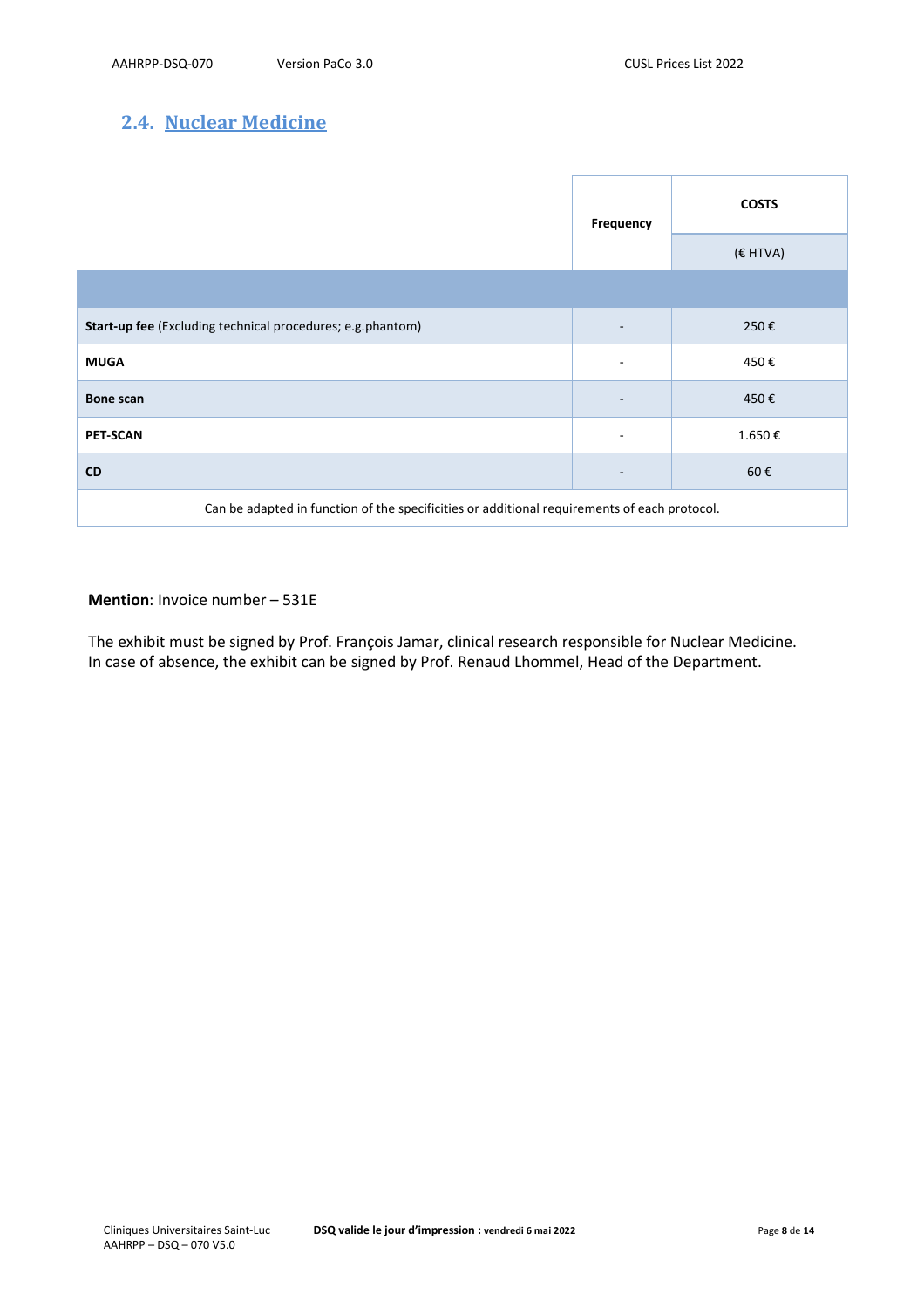# **2.5. Pathology**

|                                                                                                | Unit      | <b>COSTS</b> per unit                                |
|------------------------------------------------------------------------------------------------|-----------|------------------------------------------------------|
|                                                                                                |           | $(E$ HTVA)                                           |
|                                                                                                |           |                                                      |
| Start-up fee                                                                                   | /study    | 250€                                                 |
| Exit from the archives (FFPE & frozen blocks)                                                  | / case    | 10€                                                  |
| Case selection and evaluation                                                                  | / case    | 25€                                                  |
| Histological analysis (with the report including the evaluation of the tumour cells)           | /analysis | 200€                                                 |
| Preparation of unstained slides on positively charged slides (white SuperFrost<br>Plus slides) | / slide   | 20€                                                  |
| Preparation of unstained slides on standard slides (colored SuperFrost slides)                 | / slide   | 20€                                                  |
| <b>Sections preparation:</b>                                                                   |           |                                                      |
| in RNase free tubes (FFPE blocks)<br>$\overline{\phantom{a}}$                                  | / block   | 50€                                                  |
| in RNase free tubes (Frozen blocks)<br>$\overline{\phantom{a}}$                                | / block   | 60€                                                  |
| on slides (FFPE blocks)                                                                        | / slide   | 30€                                                  |
| on slides (Frozen blocks)<br>$\overline{\phantom{a}}$                                          | / slide   | 40€                                                  |
| <b>Preparation of FFPE blocks</b>                                                              | / block   | 200€                                                 |
| Preparation of frozen OCT embedded blocks                                                      | / block   | 200€                                                 |
| In Situ Hybridization (ISH) : HER2                                                             | / slide   | 400€<br>(including the pathologist<br>case revision) |
| In Situ Hybridization (FISH): ALK                                                              | / slide   | 200€<br>(including the pathologist<br>case revision) |
| In Situ Hybridization (FISH): ROS1                                                             | / slide   | 200€<br>(including the pathologist<br>case revision) |
| In Situ Hybridization (ISH): EBER                                                              | / slide   | 250€<br>(including the pathologist<br>case revision) |
| In Situ Hybridization (ISH): HPV high & low risk                                               | / slide   | 250€<br>(including the pathologist<br>case revision) |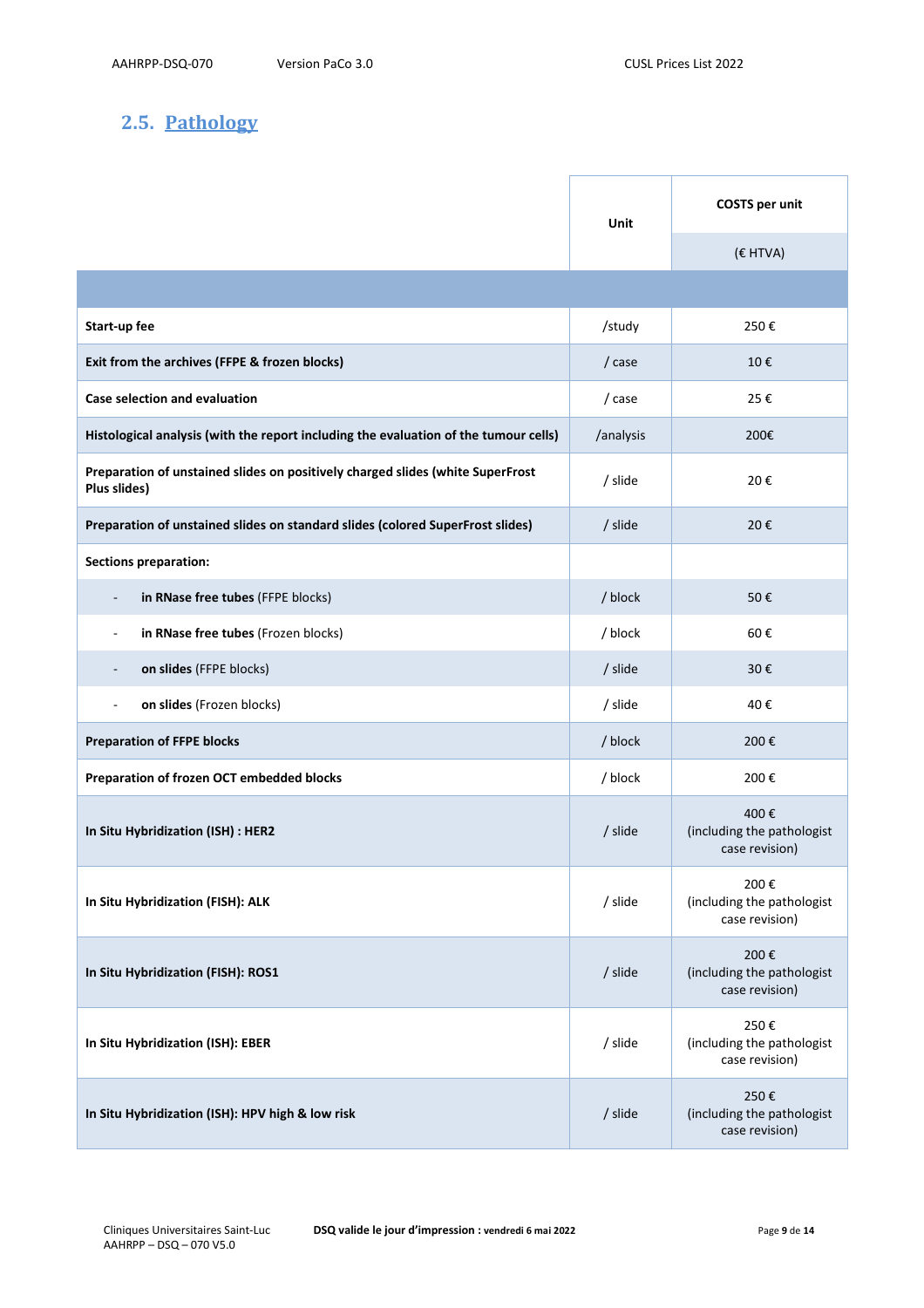| <b>PCR: HPV</b>                                          | / test      | 250€<br>(including the pathologist<br>case revision) |
|----------------------------------------------------------|-------------|------------------------------------------------------|
| <b>HE</b> staining                                       | / slide     | 5€                                                   |
| <b>Special staining</b>                                  | / slide     | 20€                                                  |
| Pathology report                                         | / hour      | 300€                                                 |
| <b>Estimation of % tumor cells</b>                       | /15 minutes | 50€                                                  |
| Immunohistochemistry (IHC) INAMI accredited              | / slide     | 200€<br>(including the pathologist<br>case revision) |
| Immunohistochemistry (IHC) standard                      | / slide     | 75€                                                  |
| Immunohistochemistry (IHC) p16                           | / slide     | 90€                                                  |
| <b>Renal biopsy:</b>                                     |             |                                                      |
| 1 HE staining<br>$\overline{\phantom{a}}$                | / slide     | 5€                                                   |
| 3 special stains                                         | / staining  | 20€<br>(total 60 $\epsilon$ )                        |
| 1 immunofluorescence markers<br>$\overline{\phantom{a}}$ | / slide     | 30€                                                  |
| Pathology report<br>$\overline{\phantom{a}}$             | / hour      | 300€                                                 |
| Transmission electron microscopy (T.E.M.)                | / sample    | 900€                                                 |
| <b>Preparation of Material for NGS analysis:</b>         |             |                                                      |
| <b>Biopsy</b><br>$\overline{\phantom{a}}$                |             | Total cost: 210 €                                    |
| ٠<br><b>1 HE</b>                                         | / slide     | 5€                                                   |
| 10 unstained slides<br>٠                                 | / 10 slides | 200€                                                 |
| Revision of the slide<br>٠                               | / slide     | 5€                                                   |
| Macroscopic specimen<br>$\overline{\phantom{a}}$         |             | Total cost: 110 €                                    |
| 1 HE<br>$\blacksquare$                                   | / slide     | 5€                                                   |
| <b>5 unstained slides</b><br>٠                           | / 5 slides  | 100€                                                 |
| Revision of the slide<br>٠                               | / slide     | $5 \in$                                              |

### **Mention**: Invoice number – 868E

This exhibit will be signed by Prof Etienne Marbaix, head of the biobank.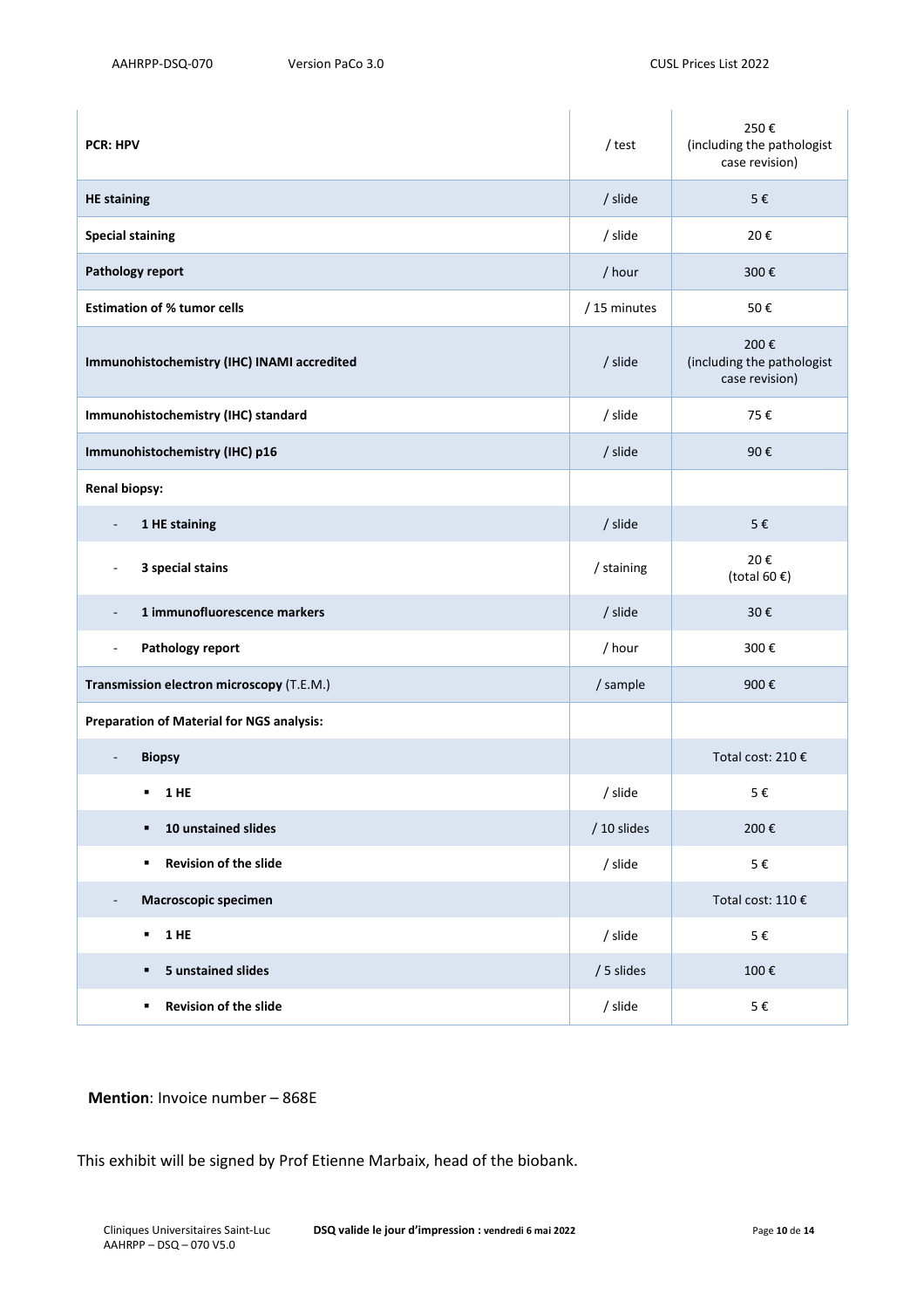## **2.6. Rheumatology**

|                                                                             | Frequency                | <b>COSTS</b> |
|-----------------------------------------------------------------------------|--------------------------|--------------|
|                                                                             |                          | (€ HTVA)     |
|                                                                             |                          |              |
| Start-up fee                                                                | ä,                       | 950€         |
| Lumbar vertebrae DXA (L1-L4 together) & proximal femur (total hip and neck) | $\overline{\phantom{a}}$ | 300€         |
| Wrist                                                                       | $\overline{\phantom{a}}$ | 300€         |
| W body Composition                                                          |                          | 345€         |
| QUALITY CONTROL IF CENTRAL READER IF REQUESTED                              |                          |              |
| <b>Total Baseline IQC</b>                                                   | $\overline{a}$           | 297€         |
| <b>Total Cross Calibration</b>                                              | $\sim$                   | 297€         |
| Monthly IQC Data Management and Submission                                  | ÷                        | 90€          |
| <b>Training if requested</b>                                                | $\overline{\phantom{a}}$ | 175€         |
| IF PATIENT YOUNGER THAN 5 YEARS OR PATIENT WITH COMPLICATION                |                          |              |
| <b>Under narcosis</b>                                                       | $\overline{a}$           | 150€         |
| DXA Lumbar & Hip                                                            | $\blacksquare$           | 360€         |
| <b>DXA WRIST</b>                                                            | ÷                        | 360€         |
| W body                                                                      |                          | 518€         |
| ADD COSTS FOR PAEDIATRICS STUDIES LESS THAN 18 Y                            |                          |              |
| Growth curve for children less than 18 y Add for calculation                | $\blacksquare$           | 35€          |

Per patient per DXA VISIT & scan INDEPENDENDTLY FROM CRF completion. Screen failure will be paid without rate as independent of the department.

DEXA will be paid for scans required by the protocol and as requested by the Principal Investigator. In the event it is not possible to obtain adequate scans.

DEXA will be paid, provided all reasonable measures are used in obtaining the scans. If adequate scans can't be obtained, it will be clearly documented in the medical report"

**Mention**: Invoice number – 517E

The exhibit must be signed by Prof. Frédéric Houssiau, Head of Rheumatology department. In case of absence, the exhibit can be signed by Prof. A. Nzeusseu.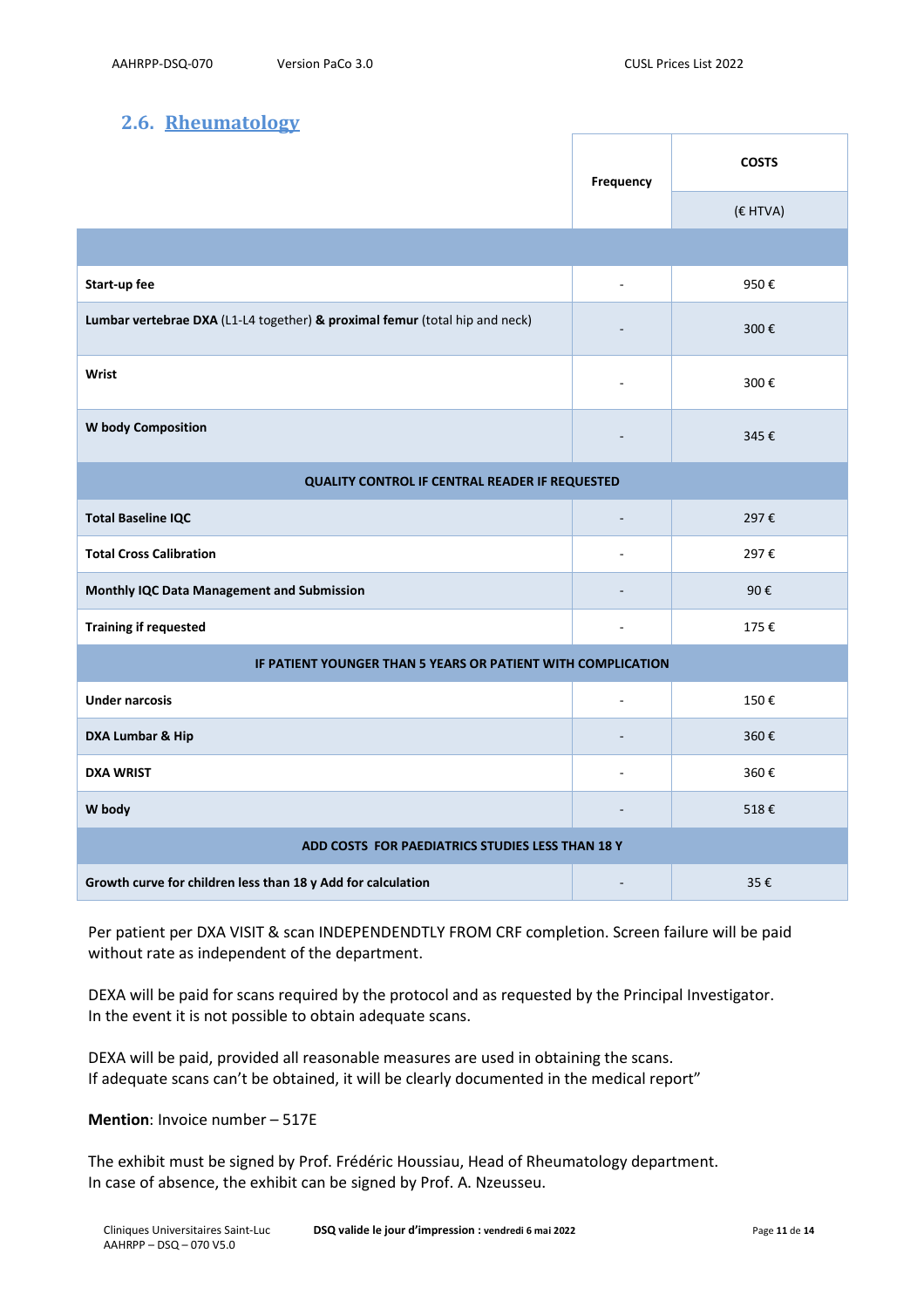## **2.7. Cardiology**

|                                                                                                                                                                                                     | <b>Frequency</b> | <b>COSTS</b> |
|-----------------------------------------------------------------------------------------------------------------------------------------------------------------------------------------------------|------------------|--------------|
|                                                                                                                                                                                                     |                  | $(E$ HTVA)   |
|                                                                                                                                                                                                     |                  |              |
| <b>Simple ECG</b> (A separate exhibit with the cardiology department is not necessary if<br>simple ECG is the only cardiology exam requested by the Protocol -->To be included<br>in the PI budget) | / ECG            | 60€          |
| Cardiac echography (A separate exhibit with the cardiology department is<br>necessary)                                                                                                              | $/$ echo         | 350€         |
| <b>Simple ECG + Cardiac echography</b> (A separate exhibit with the cardiology<br>department is necessary)                                                                                          | / ECG<br>/ echo  | 60€<br>350€  |
| <b>ECG with specific requirements</b> (measures, interpretation)                                                                                                                                    |                  |              |
| (A separate exhibit with the cardiology department is necessary)                                                                                                                                    |                  | <b>TBD</b>   |
|                                                                                                                                                                                                     |                  |              |

In case you provide the ECG machine, this procedure will be included in the data management fees of the main budget.

### **Mention**: Invoice number – 752E

The exhibit must be signed by Prof. Christophe Beauloye, Head of Cardiology department.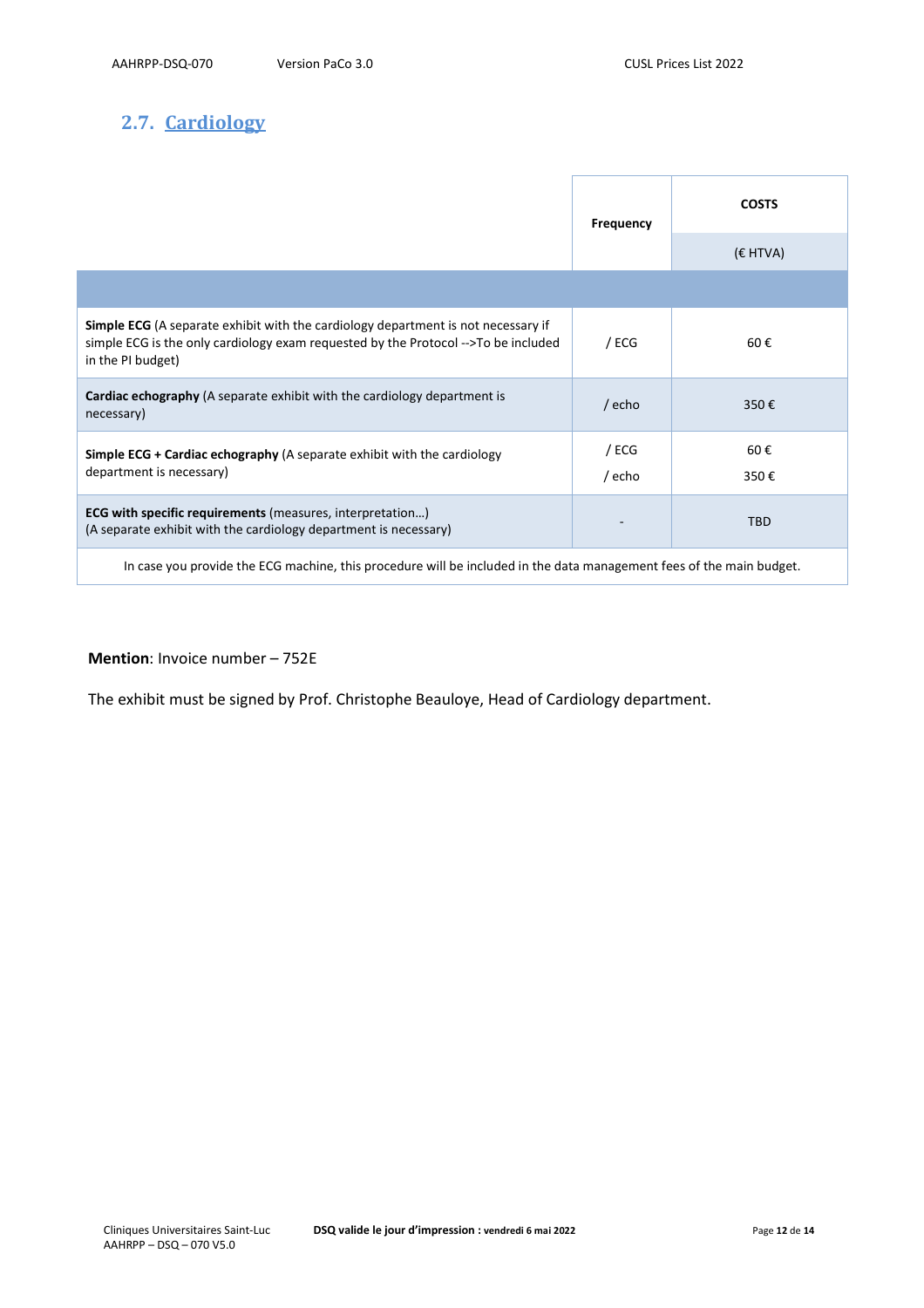## **2.8. Pneumology**

|                                                       | Frequency | <b>COSTS</b> |
|-------------------------------------------------------|-----------|--------------|
|                                                       |           | (€ HTVA)     |
| <b>PROF. LIISTRO G.</b>                               |           |              |
| Spirometry (FEV1 + FVC, FEV1/FVC)                     |           | 14,60€       |
| Spirometry + bronchoconstriction (Histamine)          |           | 57,74€       |
| <b>Residual volume (and TLC measurement)</b>          |           | 58,40€       |
| Spirography + bronchodilator test                     |           | 29,20€       |
| Spirography + bronchodilator test (under 7 years old) |           | 33€          |
| Diffusion capacity(= DLCO)                            |           | 58,40€       |
| Expired NO Measurement (Cost not reimbursed)          | ٠         | 12€          |
| Intellectual fee                                      | / visit   | 100€         |
| These tests can be combined.                          |           |              |

Signature by Prof. Pieters after validation of Prof. Liistro's budget

**Mention**: Invoice number – 545E

|                                           | <b>Frequency</b>         | <b>COSTS</b> |  |
|-------------------------------------------|--------------------------|--------------|--|
|                                           |                          | (€ HTVA)     |  |
| <b>PROF. PIETERS T.</b>                   |                          |              |  |
| Bronchoscopy with broncho-alveolar lavage | $\overline{\phantom{a}}$ | 197,09€      |  |
| Intellectual fee                          | / visit                  | 75€          |  |

Signature by Prof. Pieters

### **Mention**: Invoice number – 916E

The exhibit must be signed by Prof. Thierry Pieters, Head of Pneumology department.